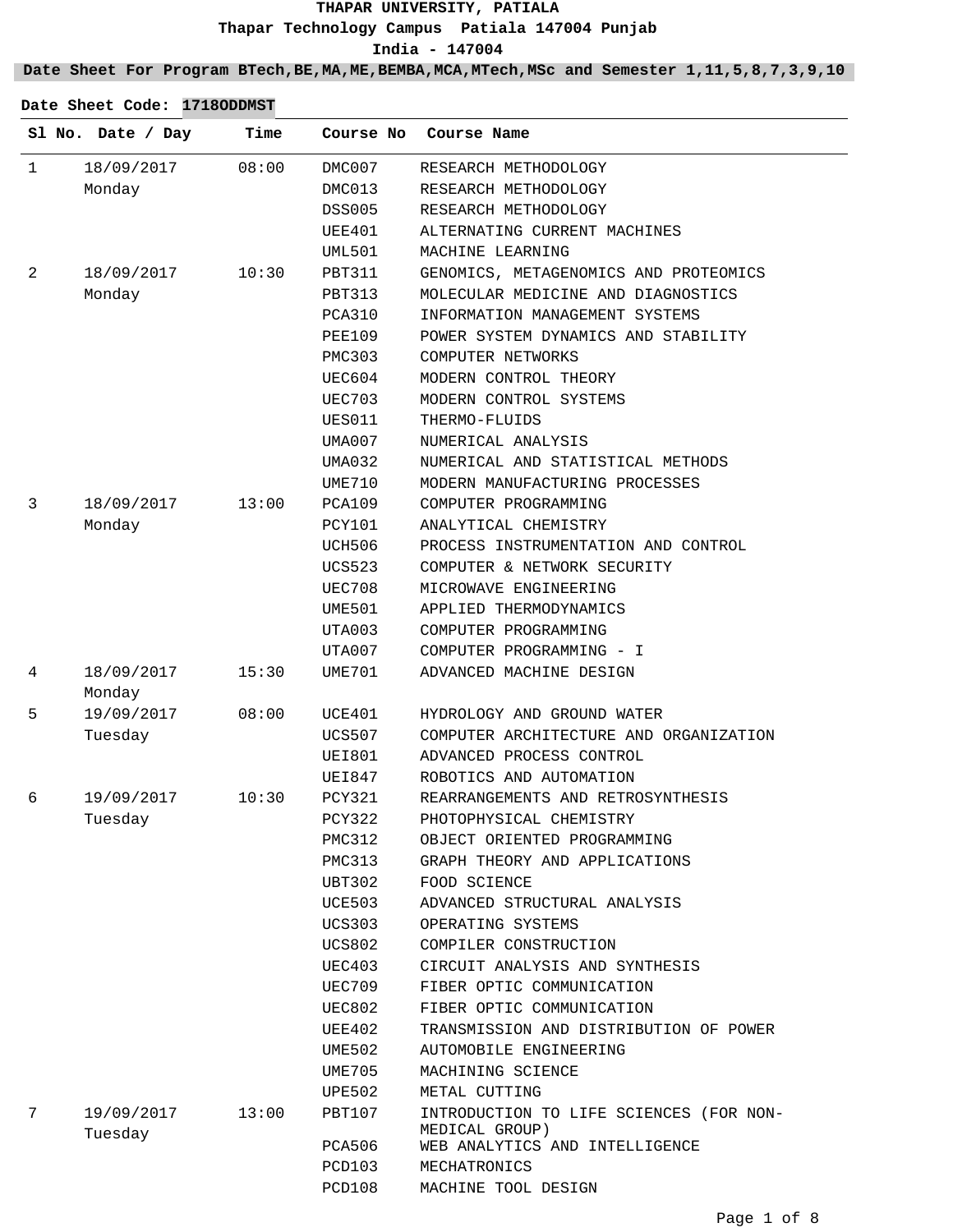## **Date Sheet For Program BTech,BE,MA,ME,BEMBA,MCA,MTech,MSc and Semester 1,11,5,8,7,3,9,10**

|    | Sl No. Date / Day | Time  | Course No     | Course Name                                               |
|----|-------------------|-------|---------------|-----------------------------------------------------------|
| 7  | 19/09/2017        | 13:00 | PCS103        | ADVANCED ARTIFICIAL INTELLIGENCE                          |
|    | Tuesday           |       | PCY108        | CHEMICAL BIOLOGY                                          |
|    |                   |       | PEC101        | DISCRETE TIME SIGNAL PROCESSING                           |
|    |                   |       | PEI102        | INDUSTRIAL INSTRUMENTATION AND CONTROL                    |
|    |                   |       | PIM101        | BASIC MATHEMATICS                                         |
|    |                   |       | PMC104        | FUNDAMENTALS OF COMPUTER SCIENCE AND C<br>PROGRAMMING     |
|    |                   |       | PPH101        | CLASSICAL MECHANICS                                       |
|    |                   |       | PSE104        | SOFTWARE PROJECT MANAGEMENT                               |
|    |                   |       | PTH101        | ADVANCED THERMODYNAMICS                                   |
|    |                   |       | PVL103        | DIGITAL VLSI DESIGN                                       |
|    |                   |       | UBT508        | TRANSDUCERS AND BIOSENSORS                                |
|    |                   |       | UCH501        | CHEMICAL REACTION ENGINEERING-I                           |
|    |                   |       | UEC307        | ELECTROMAGNETIC FIELD THEORY AND TRANSMISSION<br>LINES    |
|    |                   |       | UEE403        | MEASUREMENT AND TRANSDUCERS                               |
|    |                   |       | UEI833        | OPTICAL INSTRUMENTATION                                   |
|    |                   |       | UES033        | MEASUREMENT SCIENCE AND TECHNIQUES                        |
|    |                   |       | UMA001        | MATHEMATICS - I                                           |
|    |                   |       | UMA003        | MATHEMATICS - I                                           |
| 8  | 20/09/2017        | 08:00 | UCS521        | ARTIFICIAL INTELLIGENCE                                   |
|    | Wednesday         |       | UEC509        | COMPUTER ARCHITECTURE                                     |
|    |                   |       | UEI501        | CONTROL SYSTEMS                                           |
|    |                   |       | UME505        | MANUFACTURING TECHNOLOGY                                  |
| 9  | 20/09/2017        | 10:30 | PBC303        | NANOBIOMATERIALS                                          |
|    | Wednesday         |       | PBT305        | PLANT BIOTECHNOLOGY                                       |
|    |                   |       | PCY308        | ORGANIC STRUCTURE ANALYSIS                                |
|    |                   |       | PMC304        | MECHANICS                                                 |
|    |                   |       | <b>PME303</b> | INDUSTRIAL ORGANISATION                                   |
|    |                   |       | PMP304        | PSYCHOLOGICAL ASSESSMENT                                  |
|    |                   |       | PPH303        | SEMICONDUCTOR PHYSICS                                     |
|    |                   |       | UBT504        | IMMUNOTECHNOLOGY                                          |
|    |                   |       | <b>UCE306</b> | ARCHITECTURE DRAWING & BUILDING CONSTRUCTION              |
|    |                   |       | <b>UCE722</b> | CONSTRUCTION MATERIALS AND TECHNIQUES                     |
|    |                   |       | UCH712        | DISTILLATION PROCESSES                                    |
|    |                   |       | UCS742        | DEEP LEARNING                                             |
|    |                   |       | UCS743        | ADVANCED COMPUTER NETWORKS                                |
|    |                   |       | UDP009        | INTRODUCTION TO SOFTWARE ENGG. & MANAGEMENT<br>PROFESSION |
|    |                   |       | UEC744        | MEMS AND SENSOR TECHNOLOGY                                |
|    |                   |       | UES012        | ENGINEERING MATERIALS                                     |
|    |                   |       | UHU081        | ENGINEERING ECONOMICS                                     |
| 10 | 20/09/2017        | 13:00 | <b>PBC103</b> | BIOINORGANIC AND BIOPHYSICAL CHEMISTRY                    |
|    | Wednesday         |       | PBT110        | MICROBIOLOGY                                              |
|    |                   |       | PBY104        | APPLIED IMMUNOLOGY AND VACCINE TECHNOLOGY                 |
|    |                   |       | PCD107        | FINITE ELEMENT METHODS                                    |
|    |                   |       | PCE103        | ADVANCED STRUCTURAL DESIGN                                |
|    |                   |       | <b>PCS106</b> | PARALLEL AND DISTRIBUTED COMPUTING                        |
|    |                   |       | PCY109        | STEREOCHEMISTRY AND PHOTOCHEMISTRY                        |
|    |                   |       | <b>PEC108</b> | EMBEDDED SYSTEM DESIGN                                    |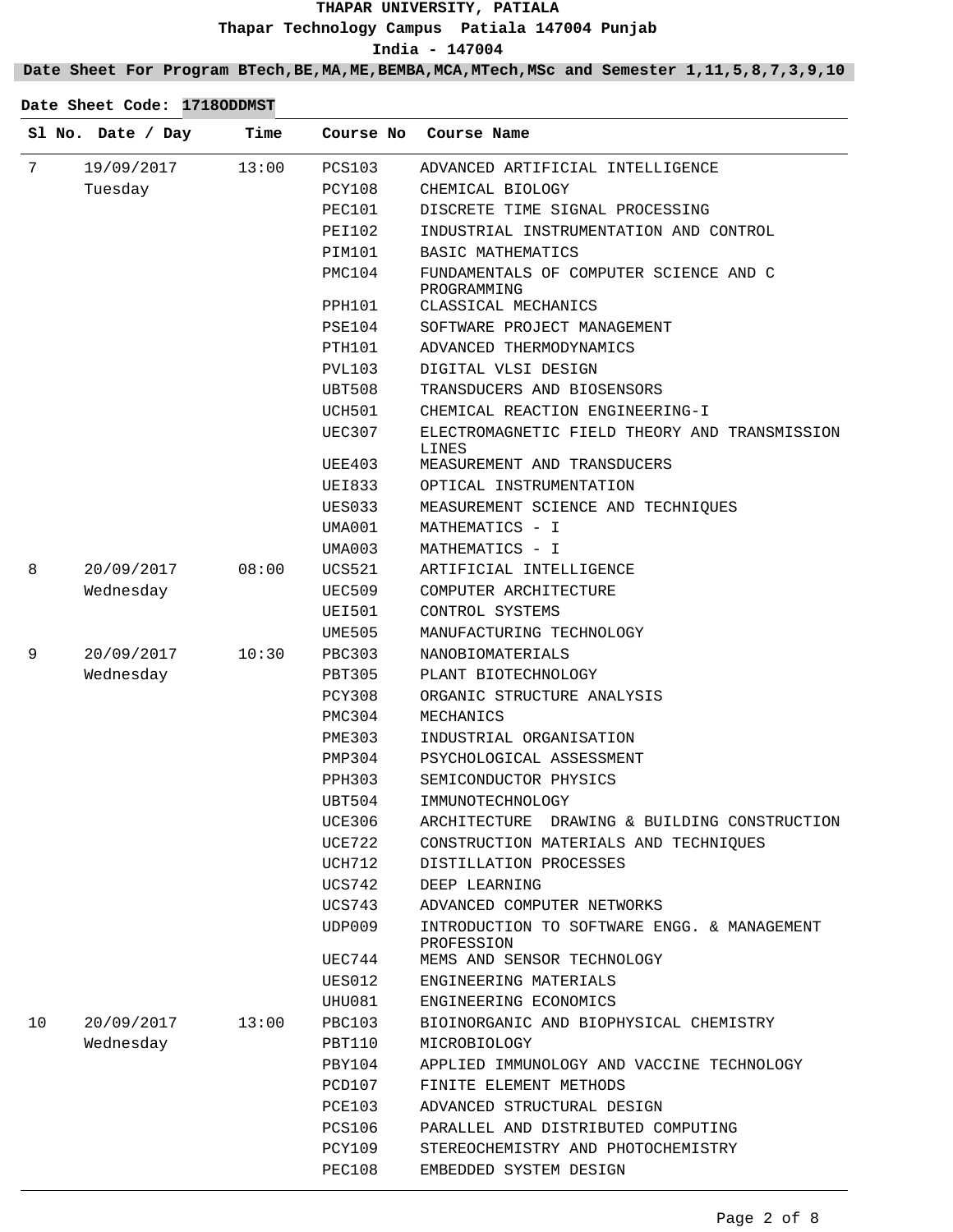**Date Sheet For Program BTech,BE,MA,ME,BEMBA,MCA,MTech,MSc and Semester 1,11,5,8,7,3,9,10**

|    | Sl No. Date / Day       | Time  | Course No          | Course Name                                                          |
|----|-------------------------|-------|--------------------|----------------------------------------------------------------------|
| 10 | 20/09/2017              | 13:00 | PEE107             | POWER SYSTEM TRANSIENTS AND MITIGATION                               |
|    | Wednesday               |       | PEI108             | MICROCONTROLLER AND EMBEDDED SYSTEMS                                 |
|    |                         |       | PIN103             | REMOTE SENSING AND GIS                                               |
|    |                         |       | PMC107             | REAL ANALYSIS - I                                                    |
|    |                         |       | PME103             | ECONOMICS OF GROWTH AND DEVELOPMENT                                  |
|    |                         |       | PMP103             | DEVELOPMENTAL PSYCHOLOGY                                             |
|    |                         |       | PPH108             | DIGITAL SYSTEMS AND MICROPROCESSORS                                  |
|    |                         |       | <b>PPI312</b>      | METAL CASTING AND JOINING                                            |
|    |                         |       | PSE106             | SOFTWARE ENGINEERING CONCEPTS AND                                    |
|    |                         |       | PTH <sub>202</sub> | METHODOLOGIES<br>REFRIGERATION AND AIR CONDITIONING SYSTEM<br>DESIGN |
|    |                         |       | UBT603             | BIOPROCESS ENGINEERING                                               |
|    |                         |       | UCB008             | APPLIED CHEMISTRY                                                    |
|    |                         |       | UCE402             | CONCRETE STRUCTURE DESIGN - I                                        |
|    |                         |       | UCE508             | DESIGN OF CONCRETE STRUCTURES-I                                      |
|    |                         |       | UCH402             | HEAT TRANSFER                                                        |
|    |                         |       | UHU003             | PROFESSIONAL COMMUNICATION                                           |
|    |                         |       | UME733             | INDUSTRIAL METALLURGY                                                |
| 11 | 20/09/2017              | 15:30 | UTA002             | MANUFACTURING PROCESSES                                              |
| 12 | Wednesday<br>21/09/2017 | 08:00 | DPM001             | MATERIALS CHARACTERIZATION AND MEASUREMENT                           |
|    | Thursday                |       |                    | TECHNIQUES                                                           |
|    |                         |       | <b>DSS003</b>      | GLOBAL MARKETING AND E-BUSINESS                                      |
|    |                         |       | DSS007             | STRATEGIC HR IN GLOBAL ENVIRONMENT                                   |
|    |                         |       | <b>DSS008</b>      | ADVANCES IN APPLIED PSYCHOLOGY                                       |
|    |                         |       | PCH211             | PROCESS OPTIMIZATION                                                 |
|    |                         |       | <b>PEE339</b>      | POWER SYSTEM OPERATION UNDER DEREGULATION                            |
|    |                         |       | <b>PES107</b>      | ENVIRONMENTAL SCIENCES                                               |
|    |                         |       | PIN221             | ADVANCED HYDROLOGY                                                   |
|    |                         |       | PMC411             | NUMERICAL METHODS FOR PARTIAL DIFFERENTIAL<br>EOUATIONS              |
|    |                         |       | PMC422             | FLUID MECHANICS                                                      |
|    |                         |       | <b>UCS503</b>      | SOFTWARE ENGINEERING                                                 |
| 13 | 21/09/2017              | 10:30 | PBC301             | NUTRITIONAL AND CLINICAL BIOCHEMISTRY                                |
|    | Thursday                |       | PBT304             | PHARMACEUTICAL TECHNOLOGY                                            |
|    |                         |       | PCA309             | COMPUTER NETWORKS                                                    |
|    |                         |       | PCY307             | CATALYSIS AND REAGENTS                                               |
|    |                         |       | <b>PME302</b>      | INDIAN ECONOMY                                                       |
|    |                         |       | PMP301             | PSYCHODIAGNOSTICS AND TREATMENT                                      |
|    |                         |       | PPH301             | PARTICLE PHYSICS                                                     |
|    |                         |       | UBT304             | MOLECULAR BIOLOGY                                                    |
|    |                         |       | <b>UCE302</b>      | ARCHITECTURE AND BUILDING DRAWINGS                                   |
|    |                         |       | UCS405             | DISCRETE MATHEMATICAL STRUCTURES                                     |
|    |                         |       | <b>UCS703</b>      | ARTIFICIAL INTELLIGENCE AND ITS APPLICATIONS                         |
|    |                         |       | UEC701             | ASICS AND FPGAS                                                      |
|    |                         |       | UEE801             | ELECTRIC DRIVES                                                      |
|    |                         |       | UEI722             | INDUSTRIAL INSTRUMENTATION                                           |
|    |                         |       | UEI844             | VIRTUAL INSTRUMENTATION                                              |
|    |                         |       | <b>UPE703</b>      | METAL FORMING                                                        |
| 14 | 21/09/2017              | 13:00 | PBC102             | CELL BIOLOGY AND PHYSIOLOGY                                          |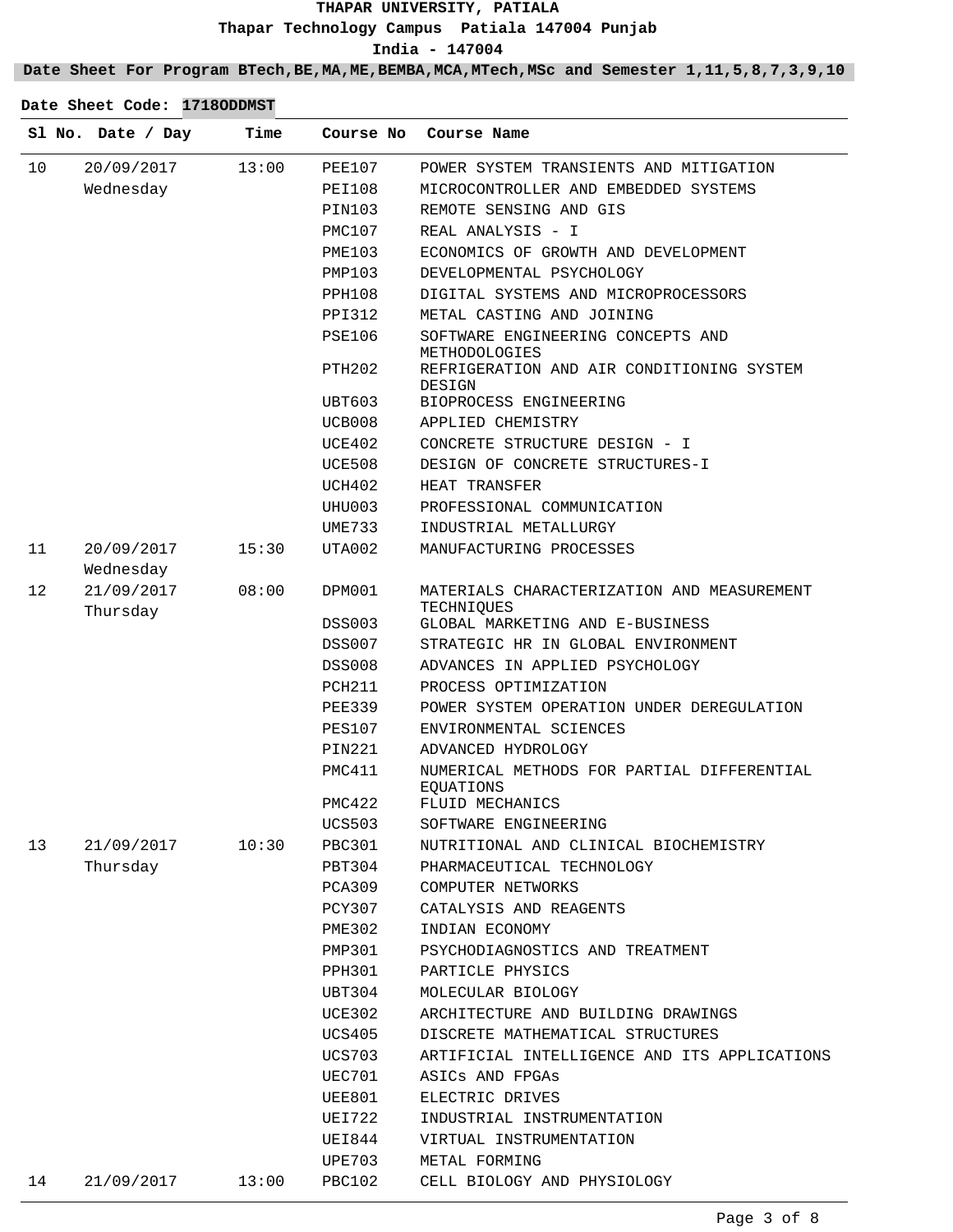## **Date Sheet For Program BTech,BE,MA,ME,BEMBA,MCA,MTech,MSc and Semester 1,11,5,8,7,3,9,10**

|    | Sl No. Date / Day      | Time  | Course No     | Course Name                             |
|----|------------------------|-------|---------------|-----------------------------------------|
| 14 | 21/09/2017             | 13:00 | PBT109        | BIOTECHNIQUES AND INSTRUMENTATION       |
|    | Thursday               |       | PBY102        | BIOPROCESS ENGINEERING                  |
|    |                        |       | PCA108        | DISCRETE MATHEMATICS                    |
|    |                        |       | PCA508        | CLOUD INFRASTRUCTURE AND SERVICES       |
|    |                        |       | PCE102        | ADVANCED SOLID MECHANICS                |
|    |                        |       | <b>PCS105</b> | ADVANCED OPERATING SYSTEM               |
|    |                        |       | PCY104        | <b>QUANTUM CHEMISTRY</b>                |
|    |                        |       | PEC105        | ADVANCED COMMUNICATION SYSTEMS          |
|    |                        |       | PEE106        | MODELLING AND ANALYSIS OF POWER SYSTEM  |
|    |                        |       | PEI110        | MEASUREMENT TECHNIQUES                  |
|    |                        |       | PIN102        | INFRASTRUCTURE PLANNING AND MANAGEMENT  |
|    |                        |       | PMC106        | DIFFERENTIAL EQUATIONS                  |
|    |                        |       | PME102        | MACROECONOMICS-I                        |
|    |                        |       | PMP102        | INTRODUCTION TO EXPERIMENTAL PSYCHOLOGY |
|    |                        |       | PPH104        | MATHEMATICAL PHYSICS                    |
|    |                        |       | PSE105        | SOFTWARE DESIGN AND CONSTRUCTION        |
|    |                        |       | PTH104        | ADVANCED FLUID MECHANICS                |
|    |                        |       | PVL109        | FPGA BASED SYSTEM DESIGN                |
|    |                        |       | UBT602        | BIOINFORMATICS AND BIOSTATISTICS        |
|    |                        |       | UCE507        | ADVANCED STRUCTURAL ANALYSIS            |
|    |                        |       | UCH503        | INDUSTRIAL POLLUTION ABATEMENT          |
|    |                        |       | UEC001        | ELECTRONIC ENGINEERING                  |
|    |                        |       | UEC502        | DIGITAL SIGNAL PROCESSING               |
|    |                        |       | UEE505        | ANALOG AND DIGITAL SYSTEMS              |
|    |                        |       | UEE506        | DIGITAL SIGNAL PROCESSING FUNDAMENTALS  |
|    |                        |       | UMA005        | INTRODUCTORY MATHEMATICS-I              |
|    |                        |       | UME407        | INSPECTION AND QUALITY CONTROL          |
|    |                        |       | UMT601        | INSPECTION AND QUALITY CONTROL          |
| 15 | 21/09/2017<br>Thursday | 15:30 | UMA031        | OPTIMIZATION TECHNIQUES                 |
| 16 | 22/09/2017             | 08:00 | UEN002        | ENERGY AND ENVIRONMENT                  |
|    | Friday                 |       | UEN003        | ENVIRONMENTAL STUDIES                   |
| 17 | 22/09/2017             | 10:30 | PBT202        | BIOPROCESS TECHNOLOGY                   |
|    | Friday                 |       | PCA104        | OPERATING SYSTEMS                       |
|    |                        |       | PCY302        | SYMMETRY AND GROUP THEORY               |
|    |                        |       | PEE105        | ADVANCED POWER ELECTRONICS              |
|    |                        |       | PMC208        | OPERATIONS RESEARCH                     |
|    |                        |       | PME301        | POLITICAL ECONOMY OF DEVELOPMENT        |
|    |                        |       | <b>PMP302</b> | GUIDANCE AND COUNSELLING II             |
|    |                        |       | PPH324        | NUCLEAR REACTOR PHYSICS                 |
|    |                        |       | PPH449        | STRUCTURE AND PROPERTIES OF MATERIALS   |
|    |                        |       | UBT303        | BIOCHEMISTRY II                         |
|    |                        |       | UCS524        | ENGINEERING SOFTWARE AS A SERVICE       |
|    |                        |       | UEE841        | INDUSTRIAL ELECTRONICS                  |
|    |                        |       | UEE845        | MICROCONTROLLERS AND APPLICATIONS       |
|    |                        |       | UME708        | MECHANICAL VIBRATIONS                   |
|    |                        |       | UME709        | JIGS AND FIXTURES                       |
|    |                        |       | UME714        | COMPUTER AIDED MANUFACTURING            |
|    |                        |       | UTA004        | INFORMATION TECHNOLOGY                  |
|    |                        |       |               |                                         |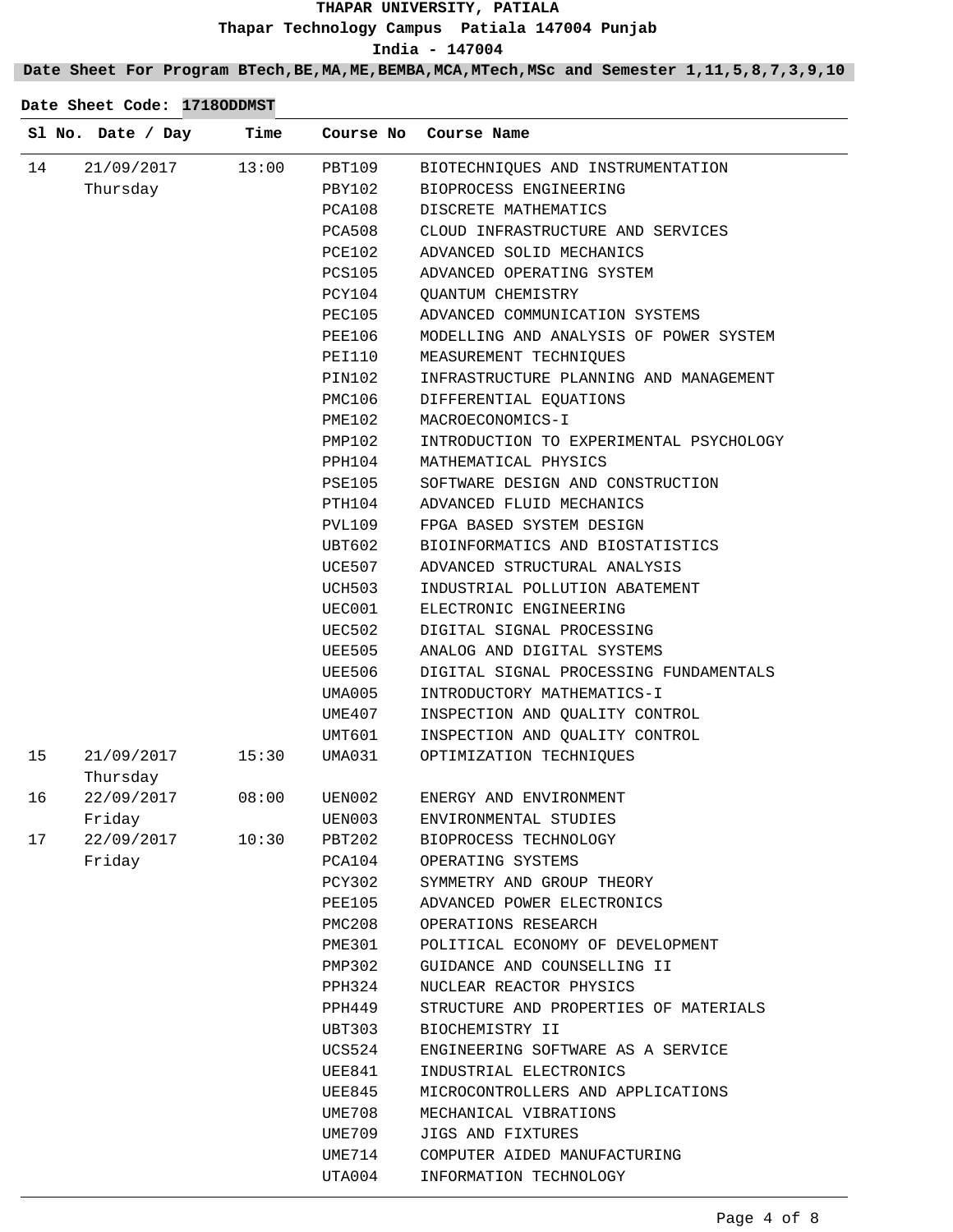**Date Sheet For Program BTech,BE,MA,ME,BEMBA,MCA,MTech,MSc and Semester 1,11,5,8,7,3,9,10**

|    | Sl No. Date / Day | Time  | Course No | Course Name                             |
|----|-------------------|-------|-----------|-----------------------------------------|
| 18 | 22/09/2017        | 13:00 | PBC101    | BIOMOLECULES AND ENZYMOLOGY             |
|    | Friday            |       | PBT103    | BIOCHEMISTRY                            |
|    |                   |       | PBY101    | MOLECULAR BIOLOGY & rDNA TECHNOLOGY     |
|    |                   |       | PCA107    | STATISTICAL AND NUMERICAL METHODS       |
|    |                   |       | PCD105    | COMPUTER AIDED MANUFACTURING            |
|    |                   |       | PCE101    | ADVANCED STRUCTURAL ANALYSIS            |
|    |                   |       | PCE105    | ADVANCED FOUNDATION ENGINEERING         |
|    |                   |       | PCS104    | ADVANCED DATA STRUCTURES AND ALGORITHMS |
|    |                   |       | PCY102    | INORGANIC CHEMISTRY                     |
|    |                   |       | PEC104    | ANTENNA SYSTEMS                         |
|    |                   |       | PEE104    | POWER SYSTEM DYNAMICS AND STABILITY     |
|    |                   |       | PEI104    | PROCESS MODELLING AND CONTROL           |
|    |                   |       | PMC105    | DISCRETE MATHEMATICAL STRUCTURE         |
|    |                   |       | PME101    | MICROECONOMICS-I                        |
|    |                   |       | PMP104    | PHYSIOLOGICAL PSYCHOLOGY                |
|    |                   |       | PPH103    | <b>QUANTUM MECHANICS</b>                |
|    |                   |       | PTH103    | INTERNAL COMBUSTION ENGINES             |
|    |                   |       | PVL108    | DEVICE PHYSICS AND TECHNOLOGY           |
|    |                   |       | UBT003    | INTRODUCTION TO BIOTECHNOLOGY           |
|    |                   |       | UBT601    | ANIMAL BIOTECHNOLOGY                    |
|    |                   |       | UCE501    | SOIL MECHANICS                          |
|    |                   |       | UCH502    | MASS TRANSFER-I                         |
|    |                   |       | UCS616    | ADVANCED DATA STRUCTURES AND ALGORITHMS |
|    |                   |       | UEC401    | ANALOG COMMUNICATION SYSTEMS            |
|    |                   |       | UEC507    | MICROPROCESSORS AND MICROCONTROLLERS    |
|    |                   |       | UEE503    | NETWORK ANALYSIS AND SYNTHESIS          |
|    |                   |       | UEE504    | POWER ELECTRONICS                       |
|    |                   |       | UME404    | MECHANICS OF DEFORMABLE BODIES          |
| 19 | 22/09/2017        | 15:30 | UES002    | SOLID MECHANICS                         |
|    | Friday            |       | UES010    | SOLIDS AND STRUCTURES                   |
| 20 | 23/09/2017        | 08:00 | UEE001    | ELECTRICAL ENGINEERING                  |
|    | Saturday          |       | UPH001    | PHYSICS                                 |
|    |                   |       | UPH004    | APPLIED PHYSICS                         |
| 21 | 23/09/2017 10:30  |       | PBC304    | MOLECULAR BIOLOGY AND RDNA TECHNOLOGY   |
|    | Saturday          |       | PBY207    | FOOD PROCESSING TECHNOLOGY              |
|    |                   |       | PCA315    | DATA STRUCTURE AND ALGORITHMS           |
|    |                   |       | PCE323    | INDUSTRIAL STRUCTURES                   |
|    |                   |       | PCH222    | ENERGY RESOURCES & MANAGEMENT           |
|    |                   |       | PCY316    | CHEMICAL KINETICS AND SURFACE CHEMISTRY |
|    |                   |       | PEC321    | ADVANCED OPTICAL TECHNOLOGIES           |
|    |                   |       | PEC337    | ADAPTIVE SIGNAL PROCESSING              |
|    |                   |       | PHU301    | ENTREPRENEURSHIP AND IPR                |
|    |                   |       | PIN212    | MASS TRANSPORTATION SYSTEMS             |
|    |                   |       | PMC305    | MATHEMATICAL METHODS                    |
|    |                   |       | PME307    | E-BUSINESS                              |
|    |                   |       | PMP303    | PSYCHOTHERAPEUTIC TECHNIQUES            |
|    |                   |       | PPH308    | INSTRUMENTATION AND EXPERIMENT DESIGN   |
|    |                   |       | PVL332    | MIXED SIGNAL CIRCUIT DESIGN             |
|    |                   |       | PVL334    | HIGH SPEED VLSI DESIGN                  |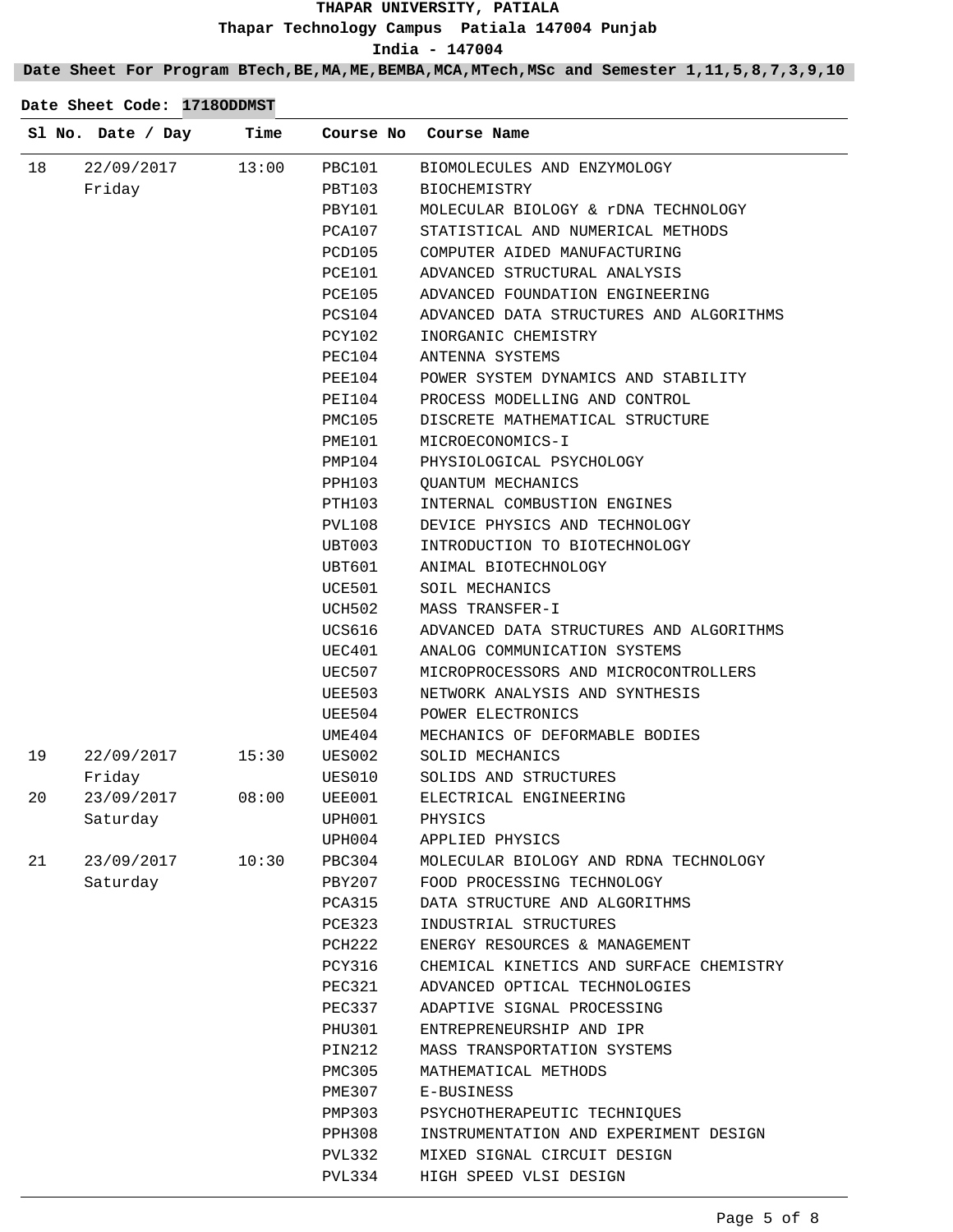**Date Sheet For Program BTech,BE,MA,ME,BEMBA,MCA,MTech,MSc and Semester 1,11,5,8,7,3,9,10**

|    | Sl No. Date / Day | Time  | Course No     | Course Name                                                  |
|----|-------------------|-------|---------------|--------------------------------------------------------------|
| 21 | 23/09/2017        | 10:30 | PWC323        | WIRELESS BROADBAND NETWORKS                                  |
|    | Saturday          |       | UCE307        | BUILDING MATERIALS                                           |
|    |                   |       | <b>UCE701</b> | GROUND IMPROVEMENT                                           |
|    |                   |       | UCH301        | MATERIAL AND ENERGY BALANCES                                 |
|    |                   |       | <b>UCS518</b> | COMPUTER NETWORKS                                            |
|    |                   |       | <b>UCS520</b> | COMPUTER NETWORKS                                            |
|    |                   |       | UEC804        | WIRELESS AND MOBILE COMMUNICATION                            |
|    |                   |       | <b>UEE802</b> | INTELLIGENT ALGORITHMS IN POWER SYSTEM                       |
|    |                   |       | UEI703        | MEASUREMENT SCIENCE                                          |
|    |                   |       | UME510        | INDUSTRIAL AUTOMATION                                        |
|    |                   |       | USE601        | SOFTWARE VERIFICATION AND VALIDATION TESTING                 |
| 22 | 23/09/2017        | 13:00 | PBC104        | BIOANALYTICAL TECHNIQUES                                     |
|    | Saturday          |       | PBT111        | CELL AND MOLECULAR BIOLOGY                                   |
|    |                   |       | PCA110        | LAMP AND WEB DESIGNING                                       |
|    |                   |       | PCA510        | IMAGE AND VIDEO PROCESSING                                   |
|    |                   |       | PCA511        | COMPILER CONSTRUCTION                                        |
|    |                   |       | PCD204        | INDUSTRIAL AUTOMATION                                        |
|    |                   |       | PCE104        | STRUCTURAL MATERIALS                                         |
|    |                   |       | PCY201        | ELECTROCHEMISTRY AND THERMODYNAMICS                          |
|    |                   |       | PEC207        | RF DEVICES AND APPLICATIONS                                  |
|    |                   |       | PEE108        | STATIC PROTECTIVE RELAYING                                   |
|    |                   |       | PEI109        | INTELLIGENT TECHNIQUES AND APPLICATIONS                      |
|    |                   |       | PIN104        | DESIGN OF HYDRAULIC STRUCTURES                               |
|    |                   |       | PMC108        | ALGEBRA-I                                                    |
|    |                   |       | PME104        | ECONOMIC ENVIRONMENT, ETHICS AND CORPORATE<br>SOCIAL RESPONS |
|    |                   |       | <b>PMP101</b> | HISTORY AND SYSTEMS OF PSYCHOLOGY                            |
|    |                   |       | PPH109        | COMPUTATIONAL METHODS IN PHYSICS                             |
|    |                   |       | PTH214        | DESIGN OF COMPRESSORS AND GAS TURBINES                       |
|    |                   |       | PVL110        | VLSI ARCHITECTURE                                            |
|    |                   |       | UCE505        | TRANSPORTATION ENGINEERING - I                               |
|    |                   |       | UCE509        | TRANSPORTATION ENGINEERING - I                               |
|    |                   |       | <b>UCS301</b> | DATA STRUCTURES                                              |
|    |                   |       | UCS406        | DATA STRUCTURES AND ALGORITHMS                               |
|    |                   |       | <b>UCS608</b> | PARALLEL AND DISTRIBUTED COMPUTING                           |
|    |                   |       | UCS614        | EMBEDDED SYSTEMS DESIGN                                      |
|    |                   |       | UEC512        | LINEAR INTEGRATED CIRCUITS AND APPLICATIONS                  |
|    |                   |       | UEE507        | ENGINEERING ELECTROMAGNETICS                                 |
|    |                   |       | UEI601        | INDUSTRIAL INSTRUMENTATION                                   |
|    |                   |       | UME302        | KINEMATICS OF MACHINES                                       |
|    |                   |       | UME408        | MACHINE DESIGN-I                                             |
|    |                   |       | <b>UME515</b> | INDUSTRIAL ENGINEERING                                       |
|    |                   |       | UME706        | MECHANICAL VIBRATIONS                                        |
|    |                   |       | UME712        | HEAT TRANSFER                                                |
|    |                   |       | UME844        | MACHINE TOOL DESIGN                                          |
| 23 | 23/09/2017        | 15:30 | UCH721        | FOOD TECHNOLOGY                                              |
|    | Saturday          |       | <b>UEC405</b> | MICROPROCESSORS AND THEIR APPLICATIONS                       |
|    |                   |       | UME306        | MECHANICS OF MACHINES                                        |
|    |                   |       | UME703        | FLUID MACHINERY                                              |
| 24 | 25/09/2017        | 08:00 | UES009        | MECHANICS                                                    |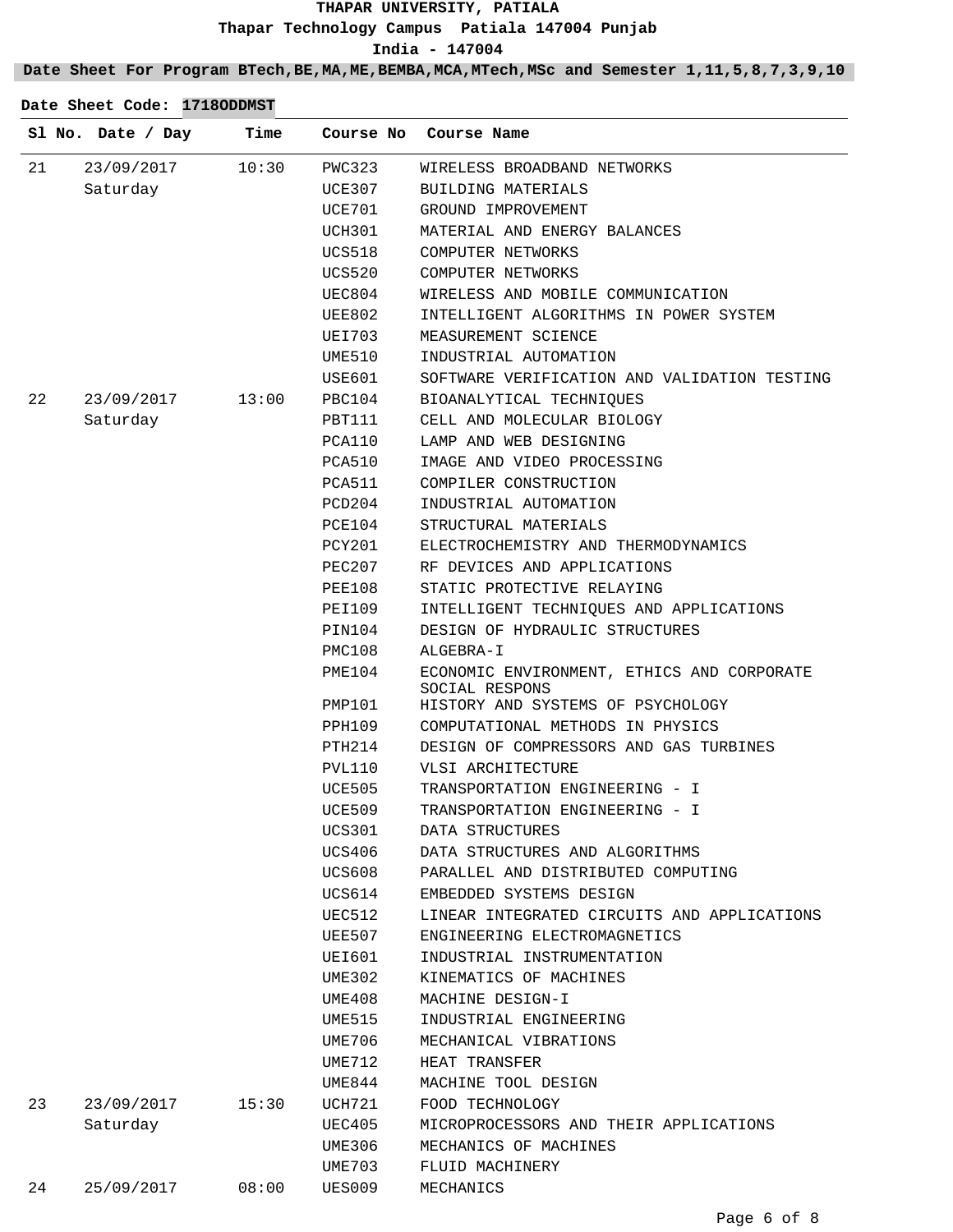**Date Sheet For Program BTech,BE,MA,ME,BEMBA,MCA,MTech,MSc and Semester 1,11,5,8,7,3,9,10**

|    | Sl No. Date / Day | Time  | Course No     | Course Name                                                 |
|----|-------------------|-------|---------------|-------------------------------------------------------------|
| 24 | 25/09/2017        | 08:00 | UTA001        | ENGINEERING GRAPHICS                                        |
|    | Monday            |       | UTA008        | ENGINEERING DESIGN - I                                      |
|    |                   |       | UTA015        | ENGINEERING DRAWING                                         |
| 25 | 25/09/2017        | 10:30 | <b>PBC305</b> | BIOETHICS, BIOSAFETY AND IPR                                |
|    | Monday            |       | PBT306        | ANIMAL AND STEM CELL TECHNOLOGY                             |
|    |                   |       | <b>PBY305</b> | DRUG DESIGN & DEVELOPMENT                                   |
|    |                   |       | <b>PCA316</b> | SOFTWARE ENGINEERING AND PROJECT MANAGEMENT                 |
|    |                   |       | PCE301        | EARTHQUAKE RESISTANT DESIGN OF STRUCTURES                   |
|    |                   |       | PCH234        | ADVANCED SEPARATION PROCESSES                               |
|    |                   |       | <b>PCY391</b> | SEMINAR                                                     |
|    |                   |       | PIN314        | ADVANCED RAILWAY AND AIRPORT ENGINEERING                    |
|    |                   |       | PMC306        | PROBABILITY AND STATISTICS                                  |
|    |                   |       | <b>PME309</b> | MULTINATIONAL ENTERPRISES AND INDUSTRIAL<br>POLICY          |
|    |                   |       | PMP305        | POSITIVE PSYCHOLOGY AND WELL BEING                          |
|    |                   |       | PPH312        | ADVANCED QUANTUM MECHANICS                                  |
|    |                   |       | PVL333        | SYSTEM ON CHIP                                              |
|    |                   |       | PWC336        | WIRELESS COMMUNICATION PROTOCOL                             |
|    |                   |       | UCH701        | CATALYTIC PROCESSES                                         |
|    |                   |       | UEC616        | HDL BASED SYSTEM DESIGN                                     |
|    |                   |       | UEC624        | SOFT COMPUTING TECHNIQUES                                   |
|    |                   |       | UEC721        | ANALOG IC DESIGN                                            |
|    |                   |       | <b>UEE301</b> | DIRECT CURRENT MACHINES AND TRANSFORMERS                    |
|    |                   |       | UEE804        | OPERATION AND CONTROL OF POWER SYSTEMS                      |
|    |                   |       | UEI403        | ELECTRICAL AND ELECTRONIC MEASUREMENTS                      |
|    |                   |       | UME702        | COMPUTER AIDED MANUFACTURING                                |
|    |                   |       | <b>UPH305</b> | <b>BIOPHYSICS</b>                                           |
| 26 | 25/09/2017        | 13:00 | PCA111        | COMPUTER ORGANIZATION AND ARCHITECTURE                      |
|    | Monday            |       | PCA504        | NETWORK SECURITY                                            |
|    |                   |       | PCL105        | STATISTICAL METHODS AND ALGORITHMS                          |
|    |                   |       | <b>PEE205</b> | INTELLIGENT ALGORITHMS IN POWER SYSTEMS                     |
|    |                   |       | PEI107        | DIGITAL SIGNAL PROCESSING AND TECHNIQUES                    |
|    |                   |       | PHU003        | PROFESSIONAL COMMUNICATION                                  |
|    |                   |       | PMA102        | RESEARCH METHODOLOGY                                        |
|    |                   |       | PME105        | MATHEMATICAL AND STATISTICAL METHODS                        |
|    |                   |       | PMP105        | RESEARCH METHODS, STATISTICS AND ETHICAL<br>ISSUES IN PSYCH |
|    |                   |       | PVL203        | VLSI SIGNAL PROCESSING                                      |
|    |                   |       | PWC104        | STOCHASTIC PROCESSES AND INFORMATION THEORY                 |
|    |                   |       | UBT605        | PLANT BIOTECHNOLOGY                                         |
|    |                   |       | UCE510        | CONSTRUCTION MANAGEMENT                                     |
|    |                   |       | UCE609        | DESIGN OF STEEL STRUCTURES - I                              |
|    |                   |       | UCH507        | CHEMICAL PROCESS INDUSTRIES                                 |
|    |                   |       | UCS617        | MICROPROCESSOR-BASED SYSTEMS DESIGN                         |
|    |                   |       | UCS701        | THEORY OF COMPUTATION                                       |
|    |                   |       | UEC302        | DIGITAL ELECTRONIC CIRCUITS                                 |
|    |                   |       | UEC612        | DIGITAL SYSTEM DESIGN                                       |
|    |                   |       | UEE404        | TRANSMISSION AND DISTRIBUTION OF POWER                      |
|    |                   |       | UEE605        | POWER SYSTEM ANALYSIS AND STABILITY                         |
|    |                   |       | UEI609        | FUNDAMENTALS OF MICROPROCESSORS AND                         |